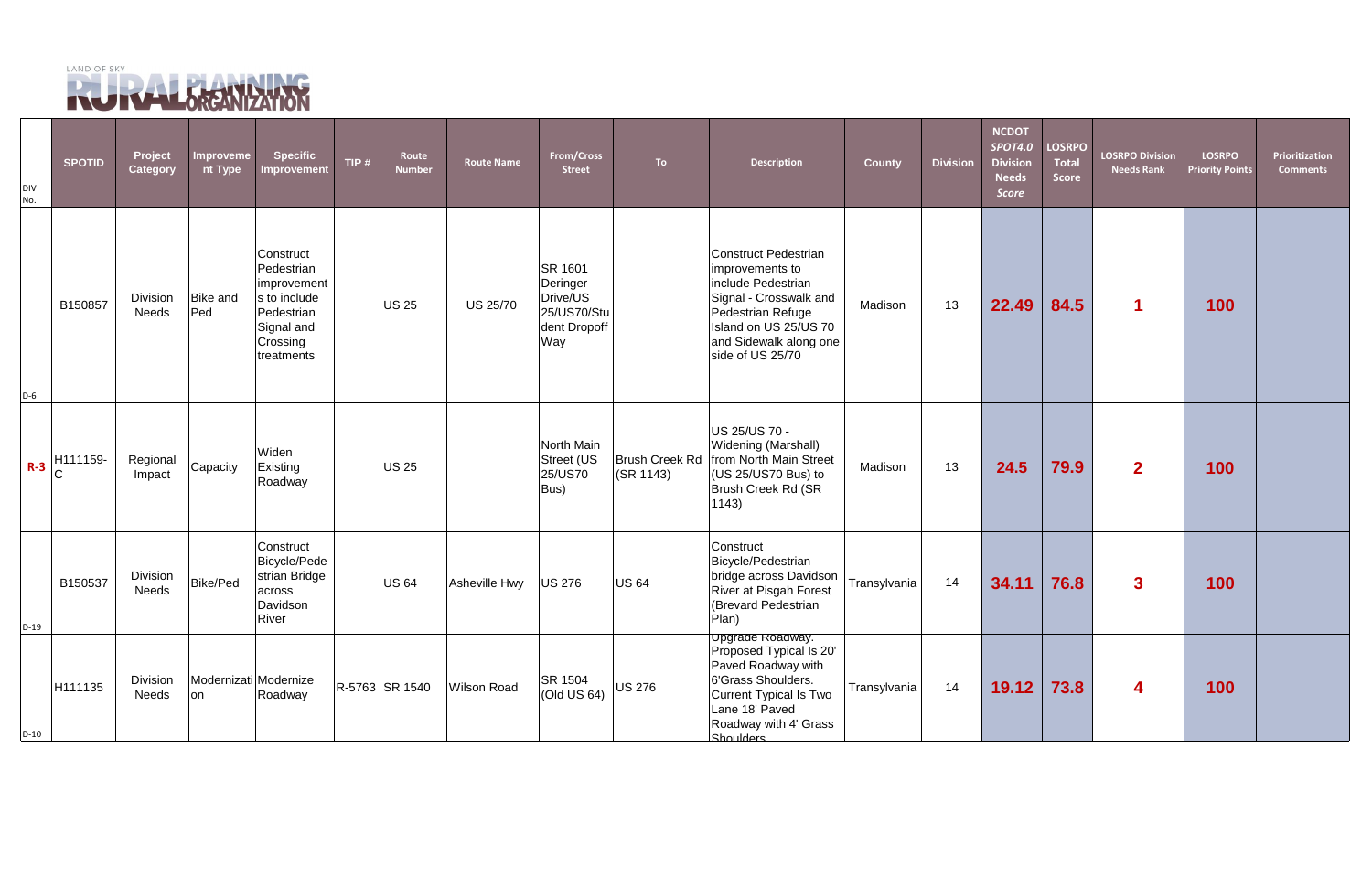| DIV<br>No. | <b>SPOTID</b> | Project<br><b>Category</b>      | Improveme<br>nt Type        | <b>Specific</b><br>Improvement                                                                          | TIP $#$ | Route<br><b>Number</b>                                                 | <b>Route Name</b>                                            | From/Cross<br><b>Street</b> | <b>To</b>                                        | <b>Description</b>                                                                                                                                                                | <b>County</b> | <b>Division</b> | <b>NCDOT</b><br><b>SPOT4.0</b><br><b>Division</b><br><b>Needs</b><br>Score | <b>LOSRPO</b><br><b>Total</b><br><b>Score</b> | <b>LOSRPO Division</b><br><b>Needs Rank</b> | <b>LOSRPO</b><br><b>Priority Points</b> | Prioritization<br>Comments |
|------------|---------------|---------------------------------|-----------------------------|---------------------------------------------------------------------------------------------------------|---------|------------------------------------------------------------------------|--------------------------------------------------------------|-----------------------------|--------------------------------------------------|-----------------------------------------------------------------------------------------------------------------------------------------------------------------------------------|---------------|-----------------|----------------------------------------------------------------------------|-----------------------------------------------|---------------------------------------------|-----------------------------------------|----------------------------|
| $D-7$      | H090855       | <b>Division</b><br><b>Needs</b> | Capacity                    | Construct<br>Roadway on R-5743<br>New Location                                                          |         |                                                                        | New Route -<br>West Loop<br>Minor<br>Thoroughfare            | US 64/276                   | <b>US 64</b>                                     | New Route - US 64/276<br>to Nicholson Creek<br>Road/US 64 - West<br>Loop Minor<br>Thoroughfare                                                                                    | Transylvania  | 14              | 17.46                                                                      | 68.5                                          | 5 <sup>1</sup>                              | 25                                      |                            |
| $D-5$      | B150854       | <b>Division</b><br><b>Needs</b> | <b>Bike and</b><br>Ped      | Construct<br>Pedestrian<br>improvement<br>s to<br>Curb/gutter,<br>sidewalk and<br>mid block<br>crossing |         | <b>US 25/70</b><br><b>BUS</b><br>(South<br>Main<br>Street<br>Marshall) | <b>US 25/70 BUS</b><br>(South Main<br>Street Marshall) Depot | In Front of<br>Town owned   |                                                  | Construct Pedestrian<br>improvements to<br>include Curb and gutter,<br>Sidewalk and mid block<br>crossing in front of<br>Depot                                                    | Madison       | 13              | 12.21                                                                      | 67.4                                          | 6                                           | 100                                     |                            |
| $D-17$     | H150561       | Division<br>Needs               | Modernizati Modernize<br>on | Roadway                                                                                                 |         | <b>SR 1512</b>                                                         | (Ecusta Rd)                                                  | <b>US 64</b>                | Old US 64 (Old<br>Hendersonville<br>$ Rd\rangle$ | Modernize/Upgrade<br>roadway to include<br>curb/gutter. Build to<br>Complete Streets<br>standards.                                                                                | Transylvania  | 14              | 10.51                                                                      | 67.1                                          | $\overline{\mathbf{7}}$                     | 100                                     |                            |
| $D-9$      | H111133       | <b>Division</b><br><b>Needs</b> | Modernizati Modernize<br>on | Roadway                                                                                                 |         | R-5764 SR 1546                                                         | Neely Road                                                   | SR 1504<br>(Old US 64)      | SR 1544<br>(French Broad<br>St)                  | Upgrade Roadway.<br>Proposed Typical Is 20'<br>Paved Roadway with 6'<br>Grass Shoulders.<br>Current Typical Is Two<br>Lane 18' Paved<br>Roadway with 4' Grass<br>Shoulders        | Transylvania  | 14              | 10.15                                                                      | 67                                            | 8                                           | 100                                     |                            |
| $D-8$      | H111128       | <b>Division</b><br><b>Needs</b> | Modernizati Modernize<br>on | Roadway                                                                                                 |         | SR 1533                                                                | Everette Farm<br>Road                                        | SR 1528                     | SR 1504                                          | Upgrade Roadway.<br>Proposed Typical Is 22'<br>Paved Roadway with 6'<br><b>Grass Shoulders.</b><br>Current Typical Is Two<br>Lane 18' Paved<br>Roadway with 3' Grass<br>Shoulders | Transylvania  | 14              | 22.47                                                                      | 64.5                                          | 9                                           | 100                                     |                            |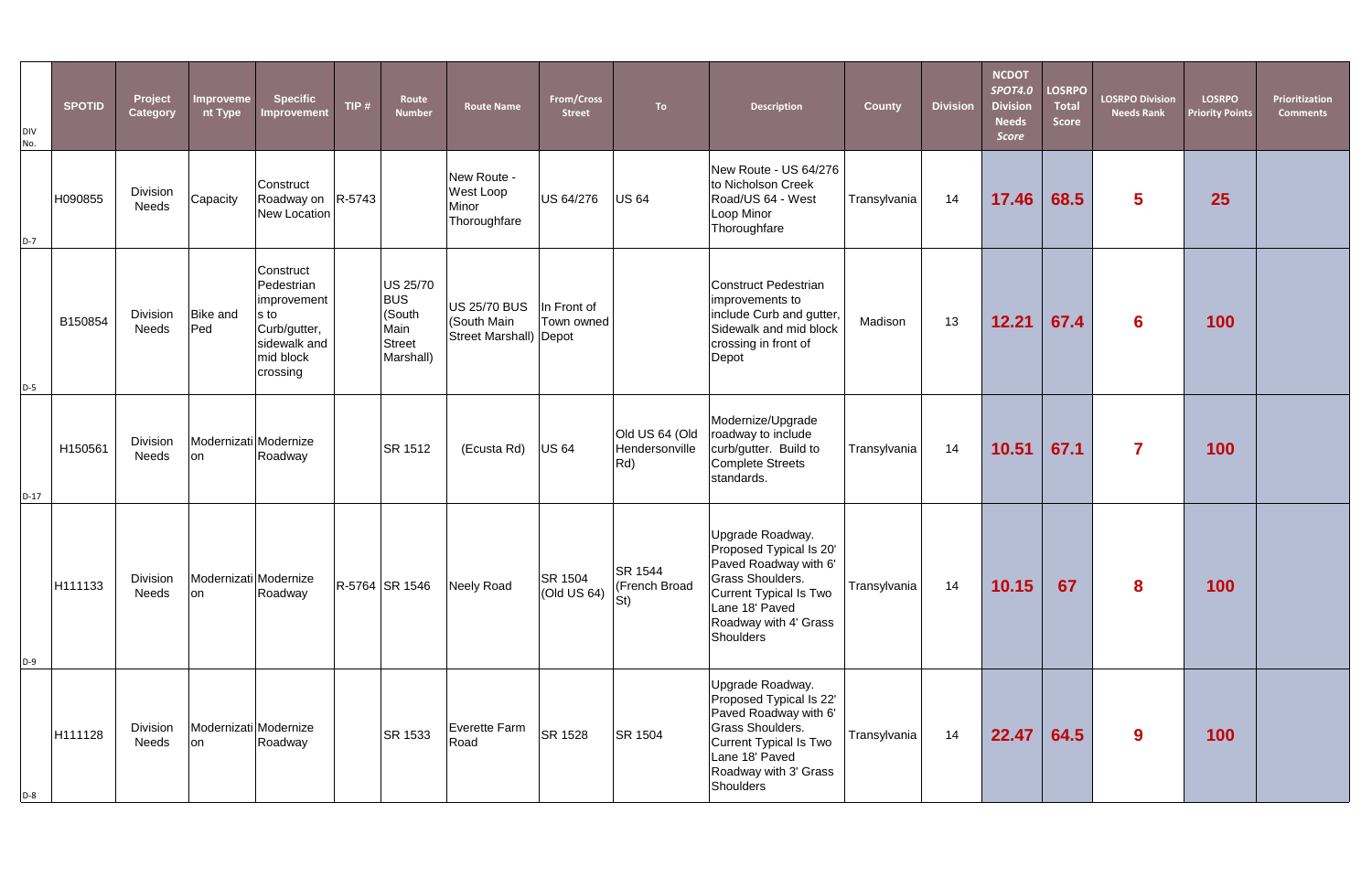| <b>DIV</b><br>No. | <b>SPOTID</b>      | Project<br>Category      | Improveme<br>nt Type                              | <b>Specific</b><br><b>Improvement</b>                                                      | TIP $#$ | Route<br><b>Number</b> | <b>Route Name</b>                                           | From/Cross<br><b>Street</b>           | <b>To</b>                  | <b>Description</b>                                                                                                                                                                                                                              | <b>County</b> | <b>Division</b> | <b>NCDOT</b><br><b>SPOT4.0</b><br><b>Division</b><br><b>Needs</b><br>Score | <b>LOSRPO</b><br><b>Total</b><br><b>Score</b> | <b>LOSRPO Division</b><br><b>Needs Rank</b> | <b>LOSRPO</b><br><b>Priority Points</b> | Prioritization<br><b>Comments</b> |
|-------------------|--------------------|--------------------------|---------------------------------------------------|--------------------------------------------------------------------------------------------|---------|------------------------|-------------------------------------------------------------|---------------------------------------|----------------------------|-------------------------------------------------------------------------------------------------------------------------------------------------------------------------------------------------------------------------------------------------|---------------|-----------------|----------------------------------------------------------------------------|-----------------------------------------------|---------------------------------------------|-----------------------------------------|-----------------------------------|
|                   | <b>R-5</b> H150557 | Regional<br>Impact       | Access<br>Manageme<br>nt                          | Modernize<br>Roadway                                                                       |         | <b>NC 280</b>          | Asheville Hwy                                               | Deavor<br>Road                        | <b>Hudlin Gap</b><br>Road  | Install Median in<br>existing 4 lane roadway<br>and general access<br>management to<br>increase safety.                                                                                                                                         | Transylvania  | 14              | 18.25                                                                      | 63.7                                          | 10                                          | 75                                      |                                   |
| $D-12$            | H111137            | Division<br><b>Needs</b> | Modernizati Modernize<br>on                       | Roadway                                                                                    |         | R-5765 SR 1116         | North Country<br><b>Club Road</b>                           | <b>Brevard City</b><br>Limit          | <b>US 64</b>               | Upgrade Roadway.<br>Proposed Typical Is 26'<br>Paved Roadway with<br>Curb and Gutter,<br>Sidewalks, and in<br>Compliance with<br><b>Complete Streets</b><br>Policy. Current Typical<br>Is Two Lane 20' Paved<br>Roadway with Curb and<br>Gutter | Transylvania  | 14              | 15.56                                                                      | 63.1                                          | 11                                          | $\mathbf{0}$                            |                                   |
| $D-16$            | B150525            | Division<br><b>Needs</b> | Bike/Ped                                          | Construct 5'<br>Sidewalk                                                                   |         | <b>SR 1350</b>         | <b>Probart Street</b>                                       | US 64/276<br>N. Caldwell<br><b>ST</b> | Music Camp Rd              | Construct 5' Sidewalk<br>along one side of<br>roadway                                                                                                                                                                                           | Transylvania  | 14              | 25.64                                                                      | 60.1                                          | 12                                          | $\mathbf{0}$                            |                                   |
| $D-15$            | H150544            | Division<br><b>Needs</b> | Intersection Realign<br>Improveme Multiple<br>nts | Intersections                                                                              |         |                        | Old<br>Old US 64 Hendersonville<br><b>HWY</b>               | <b>Wilson Rd</b>                      | Ecusta Rd                  | Realign Intersections at<br>Wilson Rd/Old US<br>64/Ecusta Rd                                                                                                                                                                                    | Transylvania  | 14              | 20.37                                                                      | 59.1                                          | 13                                          | $\mathbf{0}$                            |                                   |
|                   | R-11 H090157       | Regional<br>Impact       | Modernizati Modernize<br>on                       | Roadway                                                                                    |         | R-2589 NC 209          |                                                             | NC 63 at<br>Trust                     | US 25/70 in Hot<br>Springs | NC 63 at Trust to US<br>25/70 in Hot Springs.<br>Upgrade Two Lane<br>Roadway.                                                                                                                                                                   | Madison       | 13              | 12.18                                                                      | 57.4                                          | 14                                          | 25                                      |                                   |
| $D-3$             | H141909            | Division<br>Needs        | Modernizati<br>lon                                | Upgrade<br>roadway to<br>increase<br>safety and<br>accommodat<br>e heavy truck<br>traffic. |         |                        | $ $ SR-1145 Sharp $ _{\text{US } 25}$<br><b>Hollow Road</b> |                                       | French Broad<br>River      | Upgrade roadway to<br>increase safety and<br>accommodate heavy<br>truck traffic.                                                                                                                                                                | Madison       | 14              | 2.45                                                                       | 55.5                                          | 15                                          | <b>25</b>                               |                                   |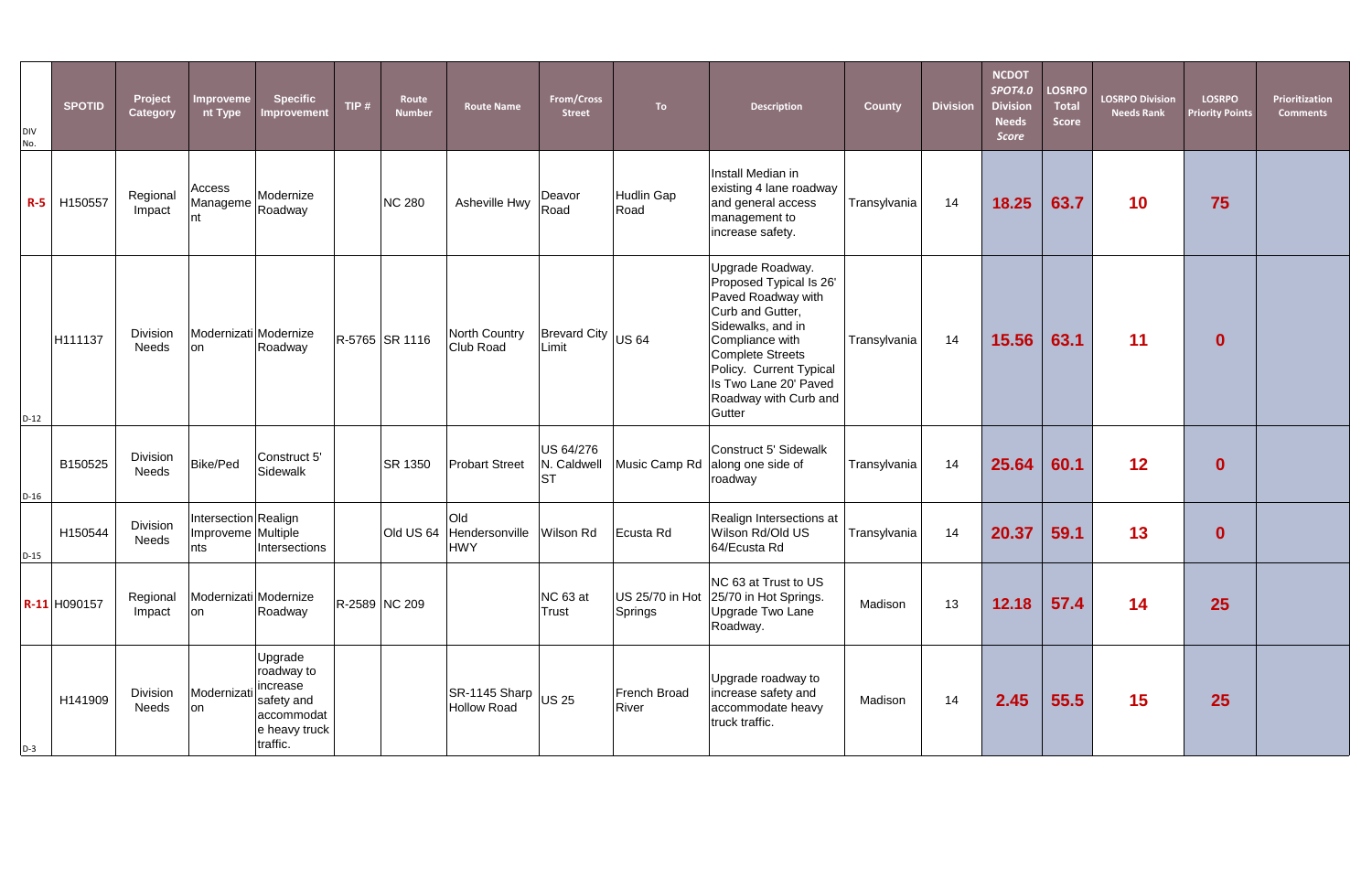| <b>DIV</b><br>No. | <b>SPOTID</b>    | Project<br>Category             | Improveme<br>nt Type         | <b>Specific</b><br>Improvement                                           | TIP $#$      | Route<br><b>Number</b> | <b>Route Name</b>                         | From/Cross<br><b>Street</b>        | To:                                                               | <b>Description</b>                                                                                                                                                      | <b>County</b> | <b>Division</b> | <b>NCDOT</b><br><b>SPOT4.0</b><br><b>Division</b><br><b>Needs</b><br>Score | <b>LOSRPO</b><br><b>Total</b><br><b>Score</b> | <b>LOSRPO Division</b><br><b>Needs Rank</b> | <b>LOSRPO</b><br><b>Priority Points</b> | Prioritization<br><b>Comments</b> |
|-------------------|------------------|---------------------------------|------------------------------|--------------------------------------------------------------------------|--------------|------------------------|-------------------------------------------|------------------------------------|-------------------------------------------------------------------|-------------------------------------------------------------------------------------------------------------------------------------------------------------------------|---------------|-----------------|----------------------------------------------------------------------------|-----------------------------------------------|---------------------------------------------|-----------------------------------------|-----------------------------------|
| $D-6$             | H090162          | Division<br><b>Needs</b>        | Capacity                     | Construct<br>Roadway on   R-2594   NC 215<br>New Location                |              |                        | <b>Balsam Grove</b><br>Sunburst, FH<br>32 | US 64 at<br>Cherryfield            | SR 1326<br>(Macedonia<br>Church Road)<br>South of Balsam<br>Grove | Construct Two Lanes<br>on New Location                                                                                                                                  | Transylvania  | 14              | 8.37                                                                       | 51.7                                          | 16                                          | $\mathbf 0$                             |                                   |
| $D-2$             | H090317          | Division<br><b>Needs</b>        | Capacity                     | Construct<br>Roadway on   R-5117   New Route   New Route<br>New Location |              |                        |                                           | Marshall                           | <b>Spring Creek</b><br>Community                                  | Construct Facility on<br>New Location                                                                                                                                   | Madison       | 13              | 5.11                                                                       | 51                                            | 17                                          | $\mathbf 0$                             |                                   |
| $D-18$            | B150530          | Division<br><b>Needs</b>        | Bike/Ped                     | Construct<br>Multi-use<br>trail/greenwa<br>y/or on-road<br>bike lane     |              | <b>US 276</b>          | <b>Greenville Hwy</b>                     | <b>SR 1540</b><br>(Wilson<br>Road) | <b>Barclay Road</b>                                               | Construct multi-use trail<br>/ greenway / sidepath or<br>on-road bike lane on<br>local roadway (Blue<br>Ridge Bike Plan<br>Transylvania Co Priority<br>Corridor #1)     | Transylvania  | 14              | 10.26                                                                      | 47.1                                          | <b>18</b>                                   | $\mathbf 0$                             |                                   |
|                   |                  | Regional<br>Impact              | Modernizati Modernize<br>lon | Roadway                                                                  | R-2426 NC208 |                        |                                           | US 25/70                           | NC 212                                                            | US 25/70 to NC 212.<br>Upgrade Two Lane<br>Roadway.                                                                                                                     | Madison       | 13              | 7.92                                                                       | 46.6                                          | 19                                          | 25                                      |                                   |
|                   | $R - 14$ $B$ $B$ | Regional<br>Impact              | Modernizati Modernize<br>on  | Roadway                                                                  | R-2426 NC208 |                        |                                           | <b>NC 212</b>                      | <b>Tennessee</b><br><b>State Line</b>                             | NC 212 to Tennessee<br>State Line. Upgrade<br>Two Lane Roadway.                                                                                                         | Madison       | 13              | 9.22                                                                       | 41.8                                          | 20                                          | 25                                      |                                   |
| $D-13$            | H111138          | <b>Division</b><br><b>Needs</b> | Modernizati Modernize<br>on  | Roadway                                                                  |              | <b>SR 1554</b>         | Azela Avenue                              | SR 1504<br>(Old US 64)             | SR 1551 (Oak<br>Dale Rd)                                          | Upgrade Roadway.<br>Proposed Typical Is 26'<br>Paved Roadway with<br>Curb and Gutter.<br>Current Typical Is Two<br>Lane 18' Paved<br>Roadway with 4' Grass<br>Shoulders | Transylvania  | 14              | 3.27                                                                       | 40.7                                          | 21                                          | $\mathbf{0}$                            |                                   |